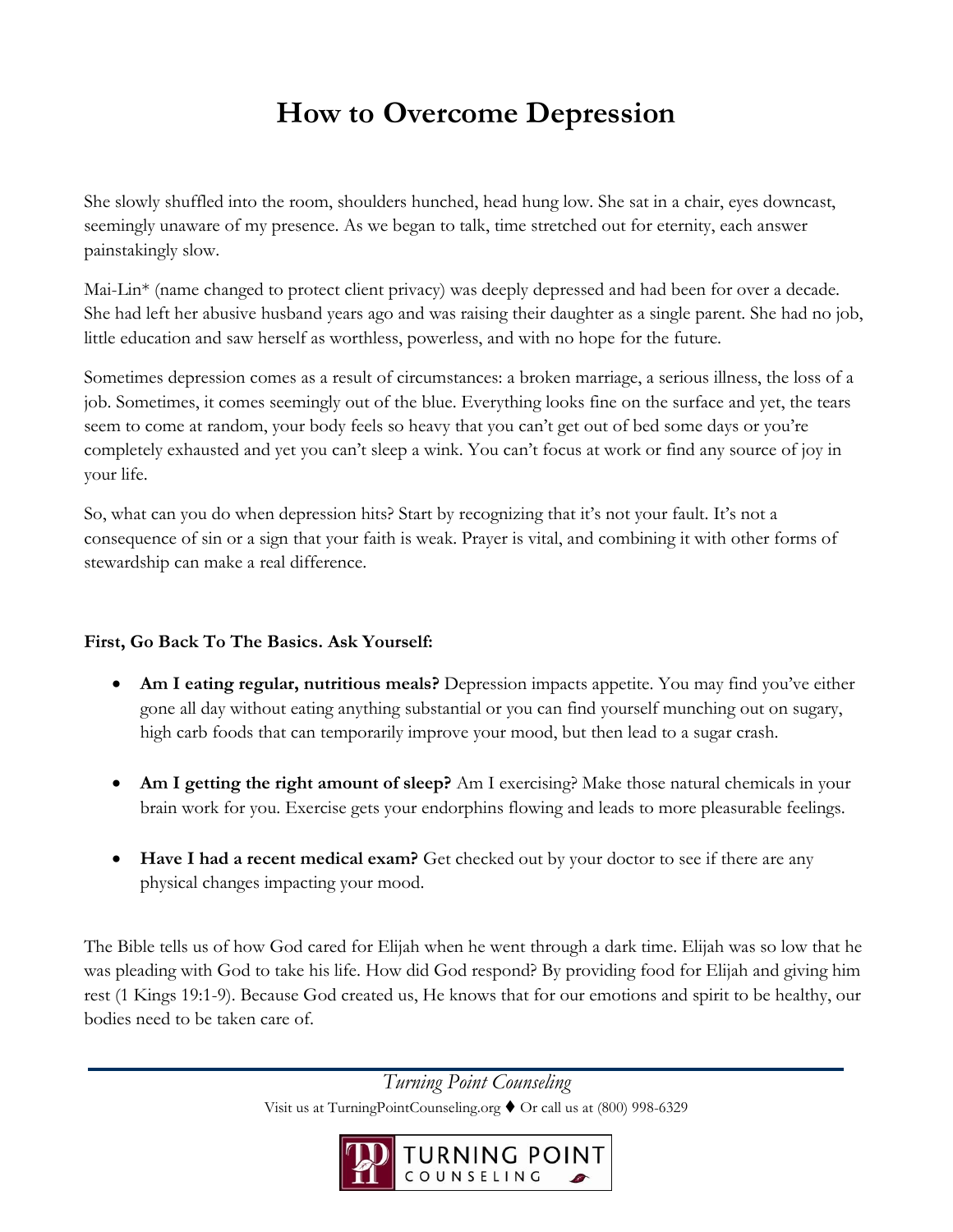#### **Next, Plan Some Pleasurable Events**

Find one enjoyable thing to plan for each week and make sure it gets done! When depressed, it's hard to find the initiative to do the things you enjoy. Don't wait to feel better to plan that picnic or call that friend. Do it now! Don't let the depression isolate you – isolation leads to focusing on the depression.

**Ecclesiastes 4:10, 12** – *"If one falls down, his friend can help him up. But pity the man who falls and has no one to help him up! … Though one may be overpowered, two can defend themselves. A cord of three strands is not quickly broken."* 

### **Examine Your Thinking.**

Experts agree one thing that maintains depression is negativity – or black-and-white thinking. Instead of accepting the negative thinking, challenge those thoughts!

- Does your child misbehaving really mean that you're a terrible mother?
- Does a friend disappointing you mean that you really can't trust anyone?

When you find yourself feeling down, see if you can identify what your thoughts are at that moment and if they are negative ask: Is there another way to look at this? When feeling depressed you are more likely to blame yourself for things that aren't your fault. You are more apt to take an external event and see it as the result of a character defect within. Instead, practice giving yourself grace in these situations.

**Phil 4:6-8 –** *"Be careful for nothing; but in everything by prayer and supplication with thanksgiving let your requests be made known unto God. And the peace of God, which passes all understanding, shall keep your hearts and minds through Christ Jesus. Finally, brethren, whatsoever things are true, whatsoever things are honest, whatsoever things are just, whatsoever things are pure, whatsoever things are lovely, whatsoever things are of good report; if there be any virtue, and if there be any praise, think on these things."* 

> *Turning Point Counseling*  Visit us at TurningPointCounseling.org ♦ Or call us at (800) 998-6329